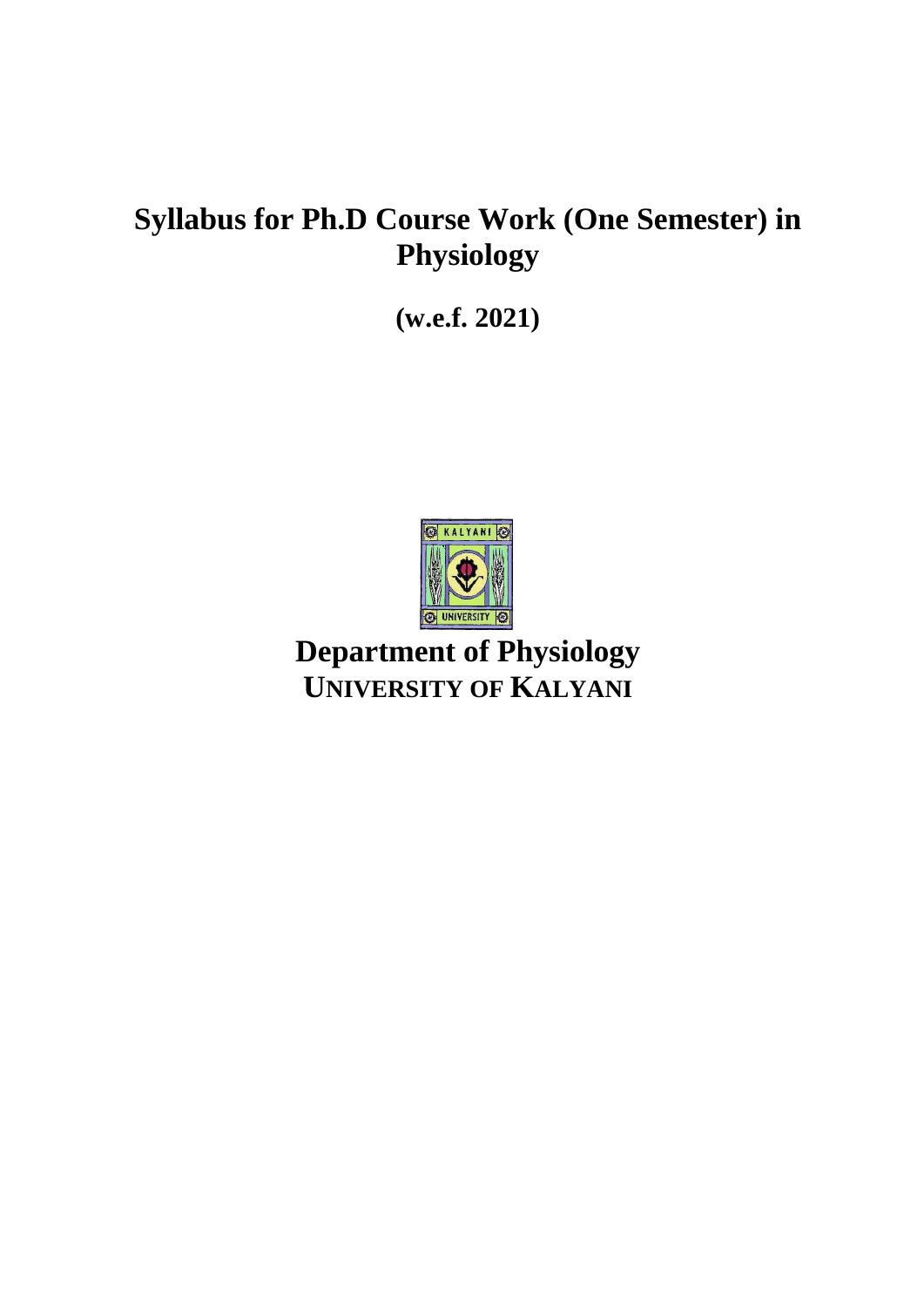# *Course-work :*

- 1. The credit assigned to the six (6)- month duration (one semester) Ph.D. course work shall be of sixteen (16) credits.
- 2. The course work shall be treated as prerequisite for Ph.D. preparation. Eight credits (08) shall be assigned to the courses on Research Methodology which could cover areas such as quantitative methods, computer applications, research ethics and review of published research in the relevant field, training, field work, etc. Other courses shall be advanced level courses preparing the students for Ph.D. degree. Eight credits (08) shall be assigned to those advance level courses.
- 3. Each Ph.D. student will have to undergo one Semester course work of six-month duration. Number of papers, breakup of marks and credits of the said course work shall be as follows: –

| <b>Paper</b> | Name of the Paper/Course item                       | <b>Marks</b>               | <b>Credits</b> |
|--------------|-----------------------------------------------------|----------------------------|----------------|
|              |                                                     |                            |                |
| 01-          | Research Methodology $(A)^*$                        | $100(60+20+20)$            | 04             |
| RM/A.        |                                                     | (Term End.)                |                |
|              |                                                     | Examn.+Internal            |                |
|              |                                                     | Assessment +Viva-          |                |
|              |                                                     | voce)                      |                |
| $02 -$       | Research Methodology (B)                            | $100(60+20+20)$            | 04             |
| RM/B         |                                                     | (Term End.)                |                |
|              |                                                     | Examn.+Internal            |                |
|              |                                                     | Assessment +Viva-          |                |
|              |                                                     | voce)                      |                |
| $03 -$       | Advance Level course on Subject (A)                 | $100(60+20+20)$            | 04             |
| <b>ALC/A</b> |                                                     | (Term End.                 |                |
|              |                                                     | Examn.+Internal            |                |
|              |                                                     | Assessment +Viva-          |                |
|              |                                                     | voce)                      |                |
| $04 -$       |                                                     | $100(60+20+20)$            | 04             |
| ALC/B        | Advance level course on subject $(B)$ <sup>**</sup> | (Term End. Examn.+         |                |
|              |                                                     | <b>Internal Assessment</b> |                |
|              |                                                     | $+V$ iva-voce)             |                |
|              | <b>Total</b>                                        | 400                        | 16             |

\* This course will be conducted faculty wise.

\*\* one subject shall be chosen from a group of transdiciplinary recognized subjects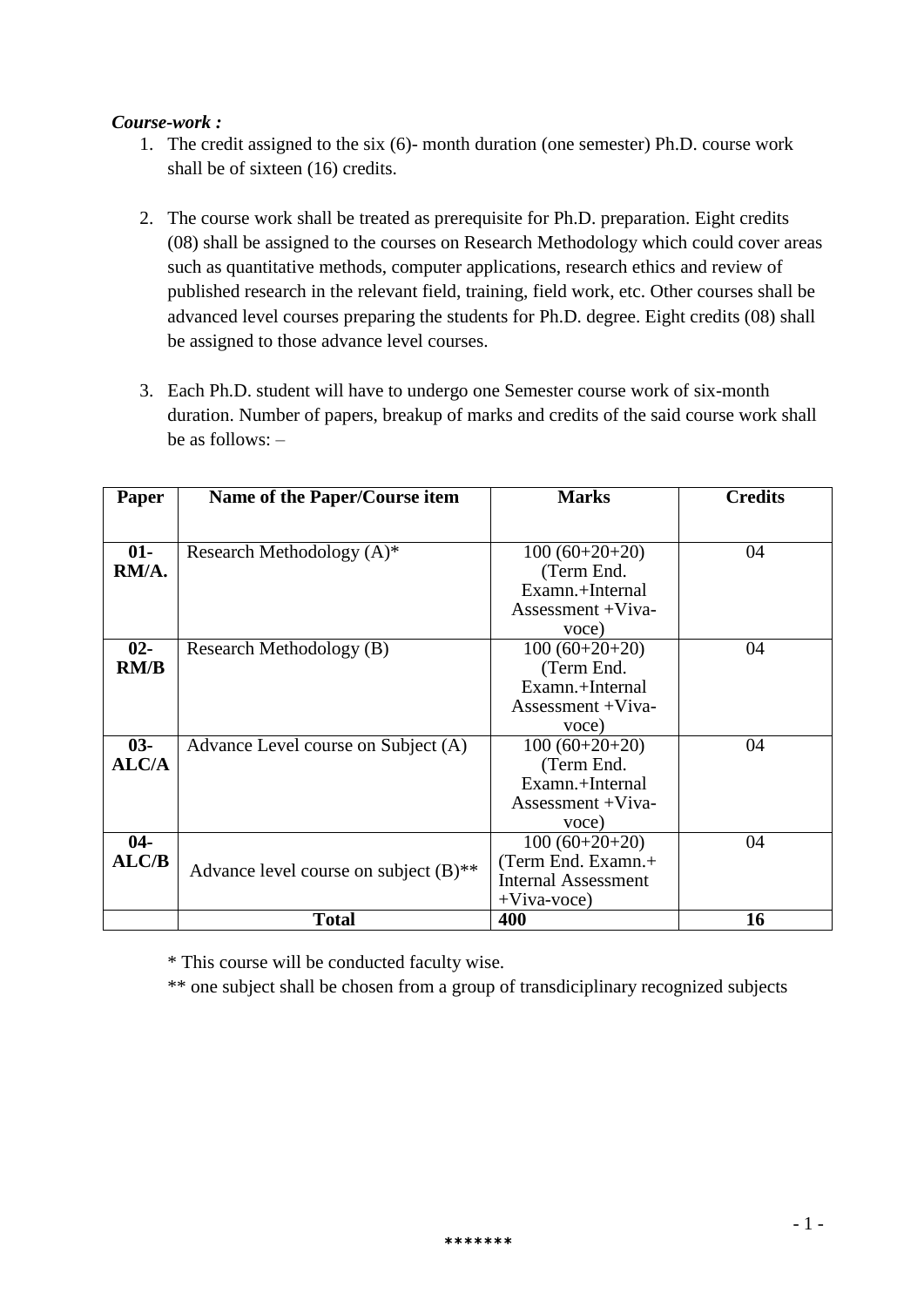## **01- RM/A : Research Methodology (A) Credit :04 Lecture Hours :60**

**Course content:** Quantitative methods, Computer Applications, Research Ethics, Training, Field work, etc.

## **02- RM/B : Research Methodology (B) Credit :04 Hours :60**

**Course content:** Review of published research, Documentation/ submission of Reports on review work and presentation.

# **03- ALC/A : Advance Level course on Subject (A) Credit :04 Lecture Hours : 60**

#### **3.1 RECENT DEVELOPMENTS IN PHYSIOLOGY**

**Course Contents :** Structure and functions of skeletal, cardiac, and smooth muscle at cellular and molecular levels; innervations of heart, lung and intestine; stem cells, blood corpuscles, platelets, neurons and glial cells, blood brain barriers, reproductive cells and gametes, nephrons; cellular and molecular basis of receptors and ion channels; physical and biochemical principles involved in physiology, metabolism and hormone action. System functionsneuronal, respiratory, muscular, gastrointestinal, endocrine, reproductive; EPP, post tetanic potentiation, summation, stretch and inverse stretch reflex, dynamic and static responses of nerves, unit nerve discharge, functions of brain- hypothalamus, basal ganglia, cerebellum and neocortex, physiology of pain, emotion and memory, Alzheimer's disease, Parkinson's disease, posture and equilibrium, vision, hearing, taste and smell physiology, autonomic neurophysiology, lung volumes, lung function tests, lung compliance, principle of ergonomics and exercise physiology, Occupational and public health, human and environment.

#### **3.2 RESEARCH METHODOLOGY IN PHYSIOLOGY:**

**Course Contents :** (i) Basic, clinical and applied physiological research; laboratory based research, field studies and survey research. Designing of Physiological experiments- basic principle, guidelines for designing experiments, designing animal and human experiments, control, sham control (vehicle control) and experimental groups; acute, subacute, chronic and subchronic exposure; toxicological research methods- methods for determining  $LD_{50}$  ( $LC_{50}$ ), LOAEL, NOEL, mode of exposure-gavages oral ingestion, subcutaneous, intramuscular, intravenous etc. Emerging issues in occupational health and safety.

> Bioethics and animal maintenance, animal anaesthetization and animal killings. National ethical guidelines for biomedical and health research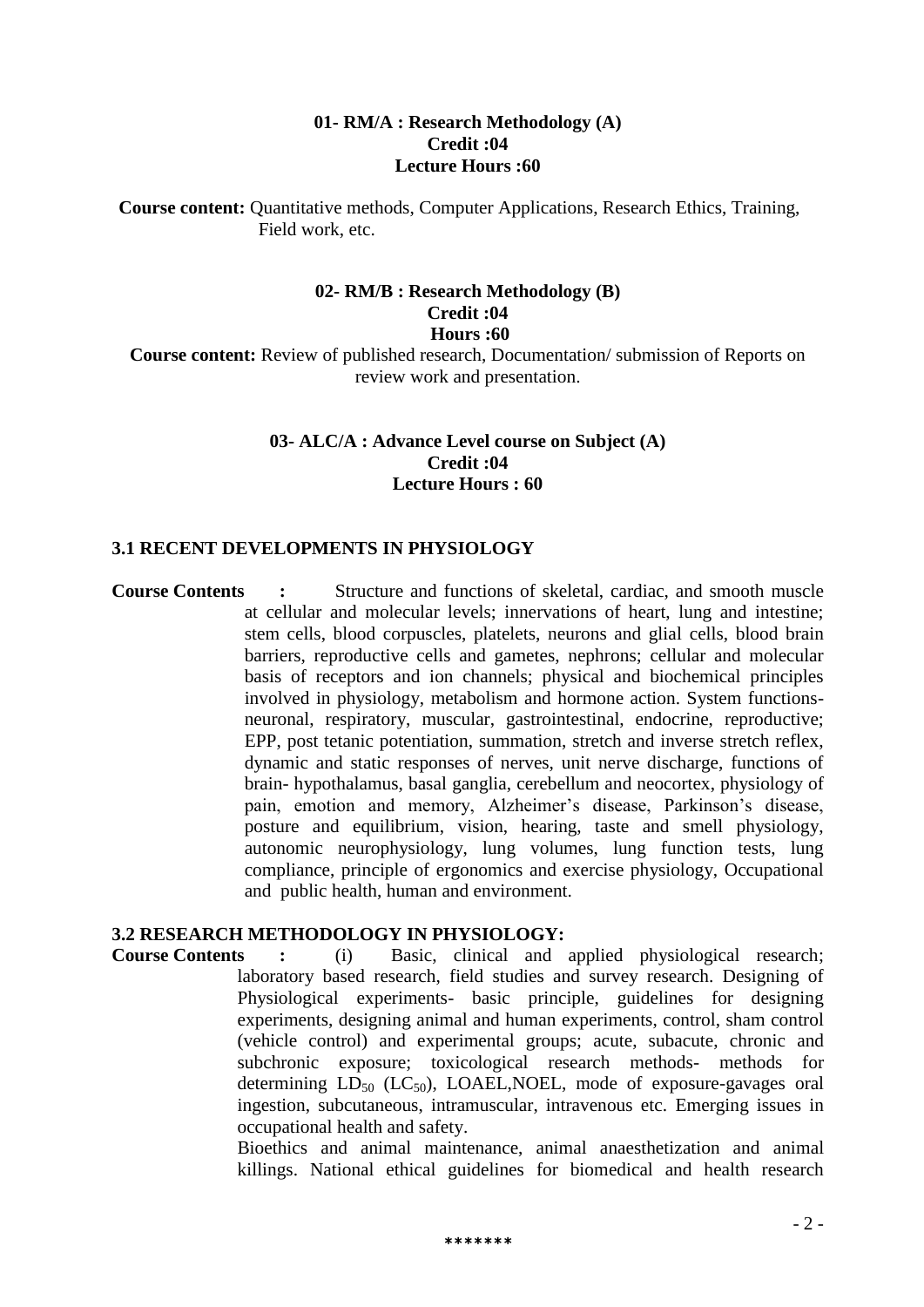involving human participants.

(ii) Methodologies – Advanced Physiological, experimental physiological, neuromuscular, respiratory, cardiovascular, haematological, reproductive and endocrinological, ergonomical, exercise physiological, histological and histochemical, microbiological, immunological, and molecular physiological methods for research. Electrophysiological techniques, Polyrite based electrophysiological and muscle experiments; ECG, EMG, EEG; microtomy and cryotomy, immunohistochemistry, morphometric analysis, microscopy, SEM, TEM, absorption spectroscopy (UV, visible, IR), principle of NMR, Xray crystallography, mass spectrometry; proteomics, colorimetry, ultracentrifugation, electrophoresis, chromatography, SDS-PAGE, PCR, RT-PCR, karyotyping, toxicological experiments- oxidative stress determining methods-preparation of microsomal, synaptosomal, and mitochondrial fractions, ETC studying methods; lung function tests, measurement of  $O_2$ uptake capacity, anthropometric measurement, biomechanical study of posture-joint angle and curvature study, analysis of posture by OWAS, REBA, RULA, PATH, NIOSH equation, measurement of physical work capacity, determination of hearing intensity and heat stress indices, Cycle ergometry, treadmill principle and human experiments, environmental physiological experiments, heavy metals and the function of organs, estimation of identification micronutrients and micro organisms in environmental sample, isolation of plasmid and mutagenic DNA, amplified rDNA restriction analysis, isolation and pure culture of micro-organism, analytical methods in Physiology, enzymological techniques- enzyme isolation and purification-chromatography, HPLC.

(iii) Writing a research project- Preamble, the problem, objectives, study design, methodology of the study including experimental set up, probable research outcome, social relevance, references, recurring and non-recurring budgets; and work-plan during the tenure of project.

(iv) Concept of IPR, pre-requisites for filing a patent and granting patent in India, patent infringement, Indian Patent Act 1970 and its amendment.

# **3.3 PHYSIOLOGICAL STATISTICS :**

**Course Contents :** Applications of statistics in physiology, physiological variables, parameters, data, sample mean and variable, degrees of freedom, standard normal distribution, statistical hypothesis, Dendrogram, statistical techniques for data analysis- ANOVA, paired and unpaired 't' test, P value, chi-square test, DMRT test, MANN-Whitney U test, post hoc test, disease incidence and prevalence, confounding factor, meta analysis, correction and correlation.

# **3.3 COMPUTER APPLICATIONS in PHYSIOLOGY :**

**Course Contents :** (i) Web search-Importance of Internet for searching research literatures, use of internet and WWW, use of search engine like yahoo, google etc., use of science specific search engine on the internet like SCOPUS, SCIRUS, PUBMED etc. Spreadsheet tool-statistical data analysisdata storing, generating table, graphs, charts and other features, use of Microsoft Excel for physiological data analysis, Presentation tool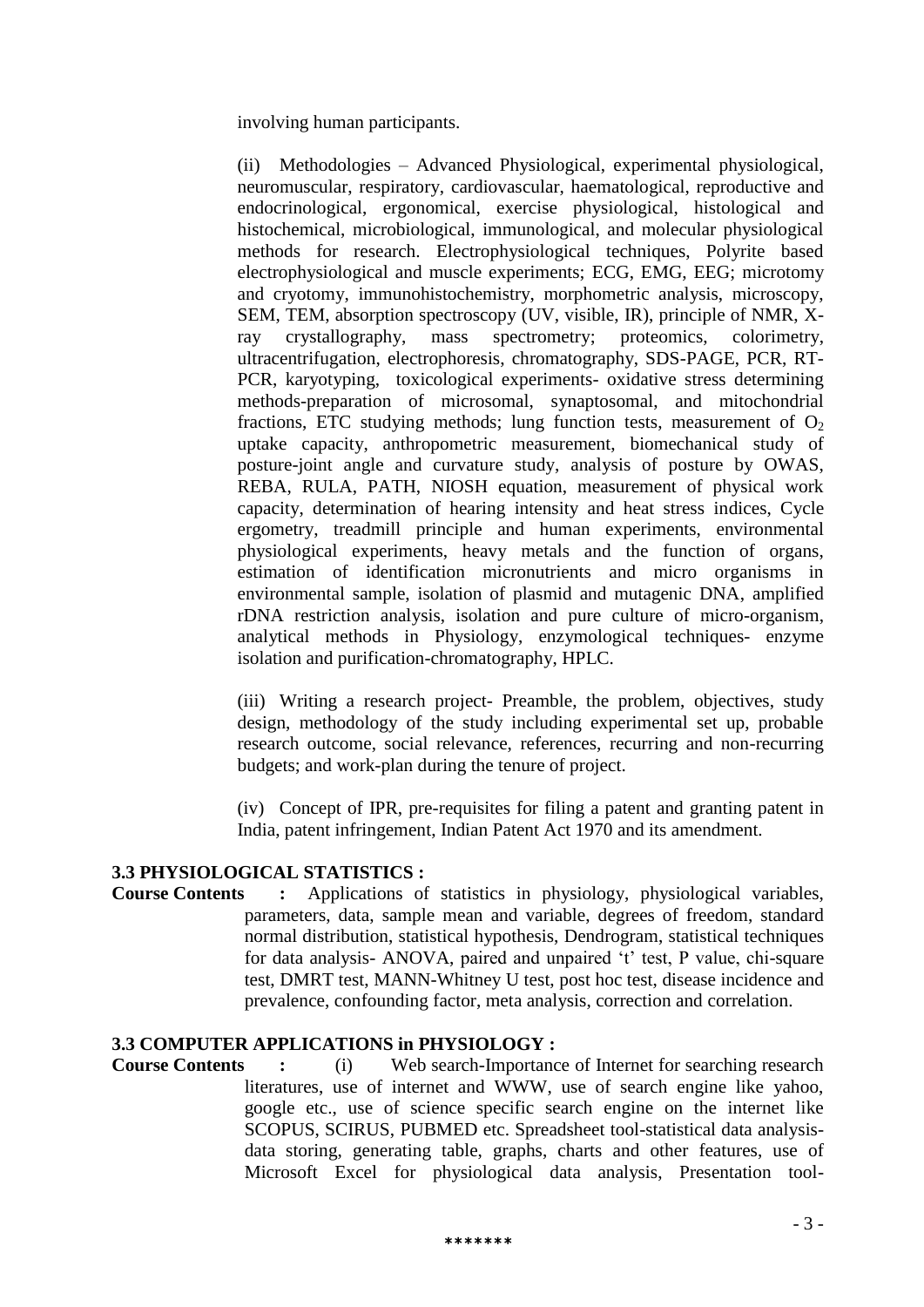introduction to presentation tools, making of research items for presentation in a meeting/seminar, Microsoft Power Point/open office/similar tools for presentation. Online research paper submission- modes and techniques, GenBank submission, registration and submission of papers for attending national and international conferences.

(ii) Bioinformatics- Introduction to physiological informatics, health informatics, predicting toxicity of xenobiotics/pollutants, predicting physiological function at the cellular and molecular levels.

#### **Suggested Readings:**

- 1. Review of Medical Physiology, William.F.Ganong, 26th Edition, McGrawHill Companies, Medical Publication, 2019.
- 2. Text book of Medical Physiology, Guyton & Hall, 14th edition, 2020.
- 3. Physiology, R.M,Berne, M.N.Levy, 7th edition, 2017.
- 4.Research Methodology-Methods and Techniques (New Age International, New Delhi), Kothari C. K. 4th Edition (2019), 2/e.
- 5.Design and Analysis of Experiments, Montgomery, Douglas C. 10th Edition (2019), 5/e, (Wiley India).
- 6.A field for science writers: The official guide of the National Association of Science Writers. Blum, Deborah and Mary Knudson, eds. 2nd Edition (2005). New York: Oxford University Press, 1997.
- 7.Scientific Papers and Presentations, Davis, Martha, 3rd Edition (2013) San Diego: Academic Press.
- 8.Laboratory Safety: Theory and Practice. Fuscaldo, AA, Erlick, BI, Hindman, B. New York: Academic Press, 1980.
- 9. Biological Instrumentation and Methodology, Bajpai, PK. New Delhi: S. Chand & Co. Ltds. , 2006.
- 10. Fundamentals of Computers, Rajaraman, V, 6th Edition (2014).
- **11.** Statistics in Biology and Psychology, Debajyoti Das and Arati Das, 6th Edition (2010), Academic Publishers, Kolkata, ISBN**:** 978-93-80599-04-5.

#### **04- ALC/B : Advance level course on subject (B) Credit :04 Lecture Hours :60**

**One subject shall be chosen from the group of transdiciplinary recognized subjects**

#### **4.1 MOLECULAR NEUROTOXICOLOGY**

**Course Contents :** Neural innervations of skeletal muscle, intestine and heart; cholinergic, adrenergic and NANC transmission, myoneural transmissions, neurotransmitters, receptors, ions and enzymes involved in muscle contraction, gastrointestinal receptors, neurotransmitters involved, agonists and antagonists of neurotransmitters, toxicologybasic principles, toxicants-heavy metals, Bisphenol A (BPA), pesticides,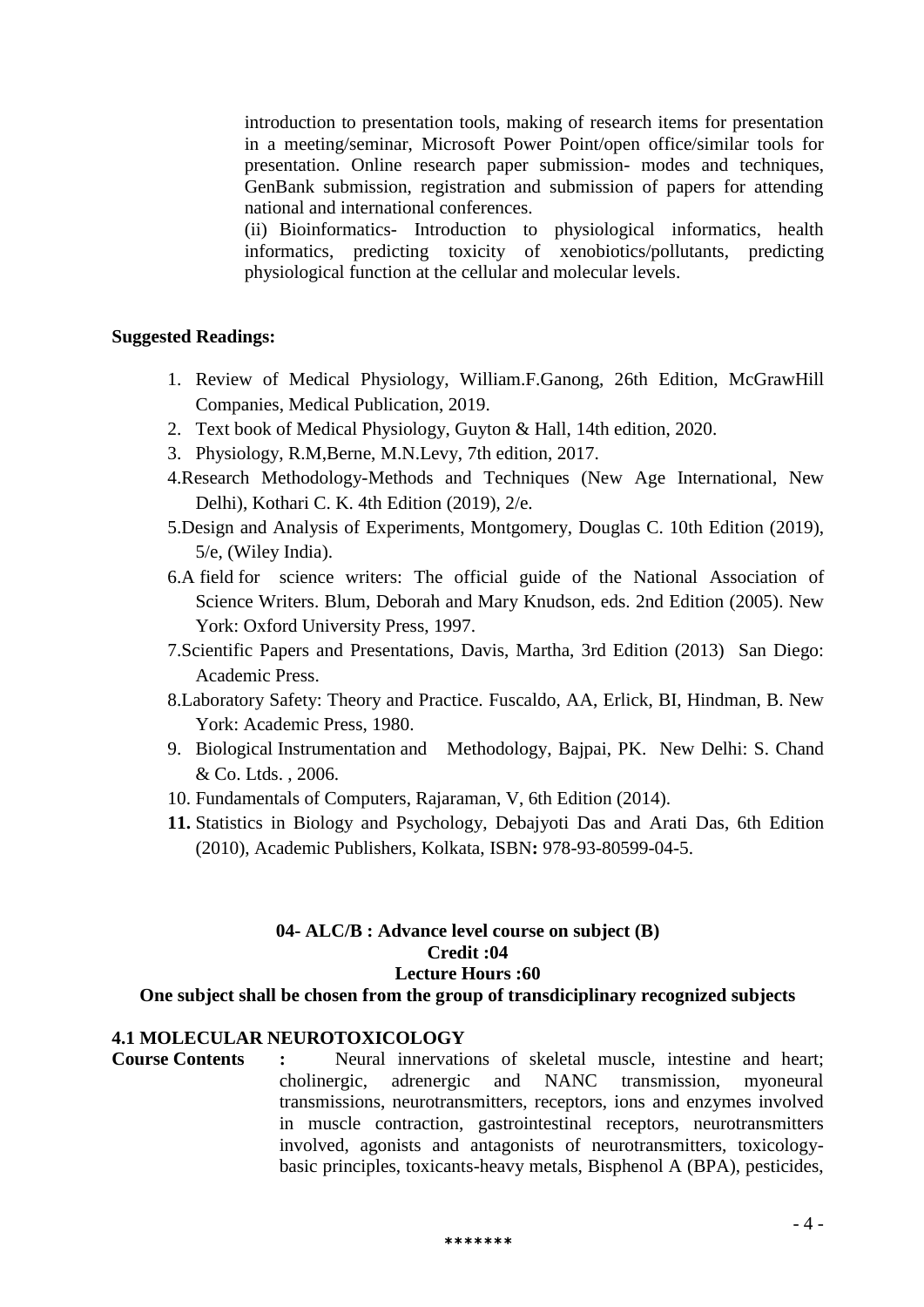metalloids, food additives, other environmental toxicants. Cytotoxicity, genotoxicity, oxidative stress and antioxidant profile, intestinal motility and toxicity, toxicological histology and histochemistry, system toxicity.

# **Suggested readings:**

- 1. Neurobiology, G.M.Shephered, 3rd edition, 2005.
- 2. Principle of Toxicology, K.E.Stine, T.M.Brown, 3rd Edition, 2015.
- 3. Handbook on the toxicology of metals, G.F.Nordberg, B.A.Fowler, M.Nordberg, L.T.Friberg, 3rd Edition, 2007.

# **4.2 ENVIRONMENTAL PHYSIOLOGY**

**Course Contents :** (i) Human and environment, ecology-ecosystem, food chain, mutualism, cooperation, parasitism etc., biomagnifications, environmental pollutions and health effects, arsenic pollution and human health, toxic substance pollution, biogeochemical cycles, biological  $N_2$ fixation and human intervention, human population and environmental health, biological diversity-types, degradation, effects, bioremediation, public health concepts, indoor pollutions, reduction pollution and human health, effects of ozone screen depletion on human health, acid rain, enhanced green house effects and global warming, effects of climate change on human health, adaptation and mitigation strategies to prevent climate change effects.

(ii) Microbes in extreme environments- biodiversity, characteristics and biotechnological potentials, PGPR bacteria-habitat, diversity and importance, bacterial classification systems, Bergey's manual of systematic bacteriology, microbial ecosystems, methods of studying microbial diversity (conventional and molecular).

# **Suggested readings :**

- 1. Fundamentals of Ecology, E.P.Odum, G.W.Barrett, 5<sup>th</sup> edition, 2005.
- 2. The science of Climate Change, Goutam Paul, July 2010.
- 3. A text book of Oceanography, Goutam Paul, April 2006.
- 4. Environmental Chemistry, Colin Baird, Michaek Cann, 4<sup>th</sup> edition, 2008.
- 5. Environmental Microbiology, R.M. Maier, I.L. Pepper & G.P. Gerba, 2nd edition, Academic Press,2002.
- 6. Comprehensive Biotechnology, Murray Moo Young, Vol-4, 1985.
- 7. Biotechnology, Rehm and Reid, 2<sup>nd</sup> edition, 1993.
- 8. Microbial Ecology: Fundamentals and Applications, Atlas & Bartha, 4<sup>th</sup> edition, Pearson Education, 1998.
- 9. Environmental science, B. J. Nebel, R. T. Wright.  $10^{th}$  edition, 2008.
- 10. Microbial Diversity: Current perspectives and potential applications, eds. Satyanarayana Johri, IK International Pvt. Ltd. New Delhi, India, 2005.
- 11. Principles of Microbiology,Ronald M Atlas, 2<sup>nd</sup> edition,1997.

# **4.4 ERGONOMICS AND OCCUPATIONAL PHYSIOLOGY**

**Course Contents** : Physical work capacity, ergonomic principles in design, occupational